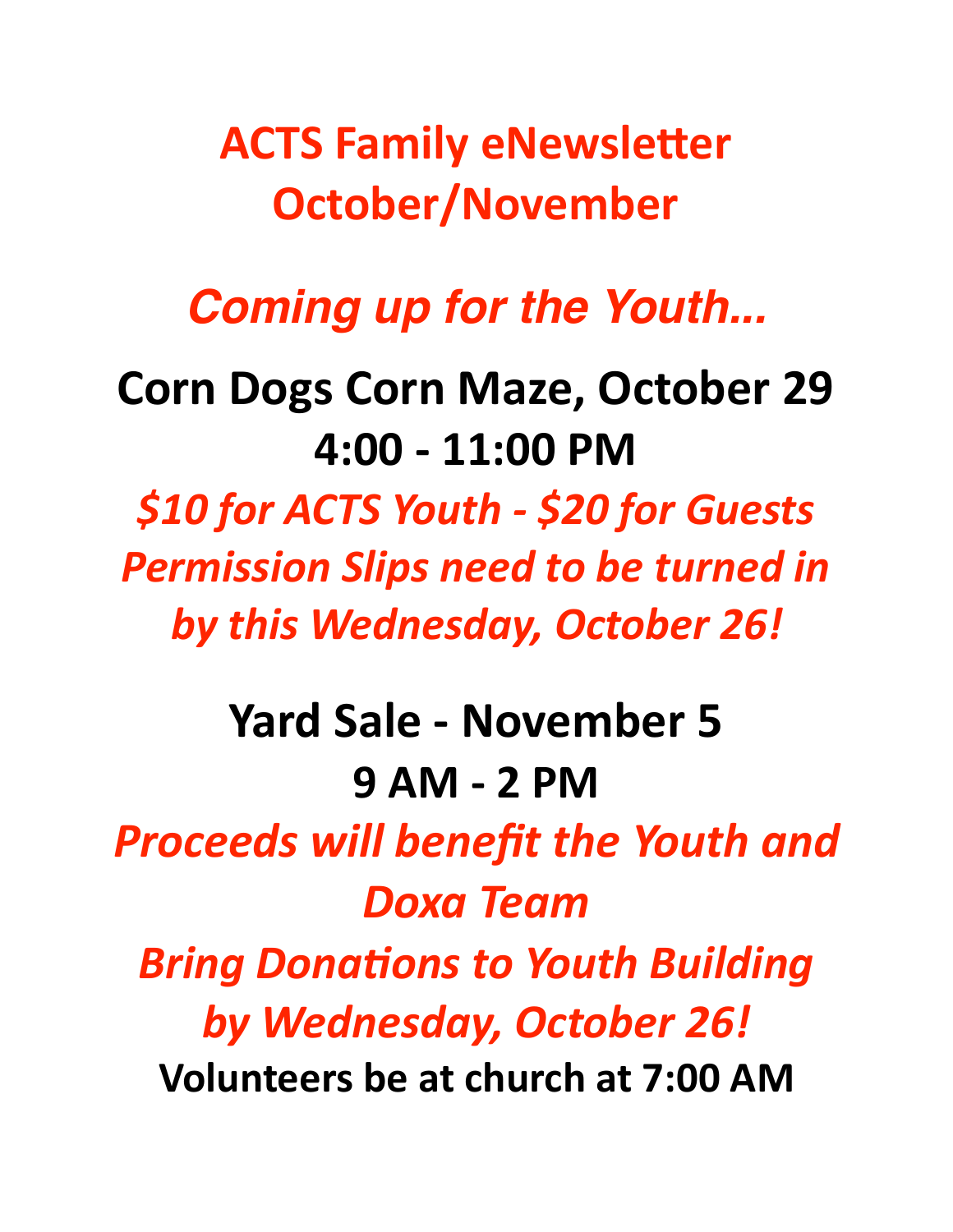**ZIPLINE at North Georgia Canopy Saturday, November 12 9 AM - 2 PM** *(Rain or Shine)*

# **ACTS KIDS**  *ATTENTION PARENTS!*

**Please remember to sign your children in before service and sign them out immediately after service. Please do not send your other children, a relative, or a friend to sign them in or out. Also, some children are just showing up and no one is signing them in. Your cooperation in protecting the safety of our children is appreciated! Thank you and God Bless You!**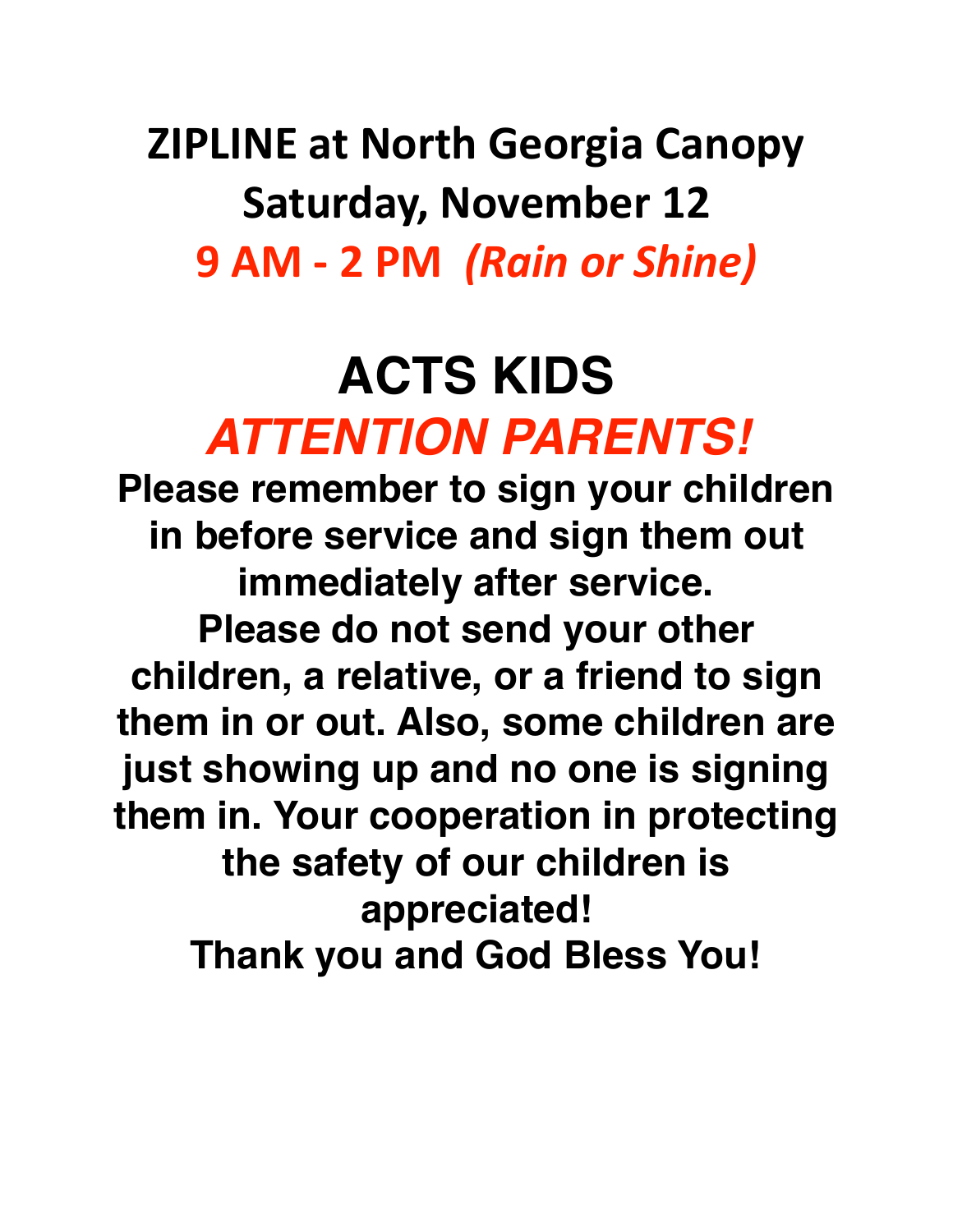# *Weekly Ministry Opportunities*

**Intercessory Prayer** Every Tuesday Morning, 9:00

### **Men's Bible Study**

Every Friday Morning, 6:00 at ACTS Jonathan Echols 678-887-8462

**Jackson County Intercessory Prayer** Every Third Tuesday Morning, 9:00

#### **Discipleship Class** Every Wednesday Night, 7:00

### **First Friday Prophetic Nights**

First Friday evening of each month, 7:00 *Next Prophetic Night will be November 4* Everyone welcome Worship and personal prophesies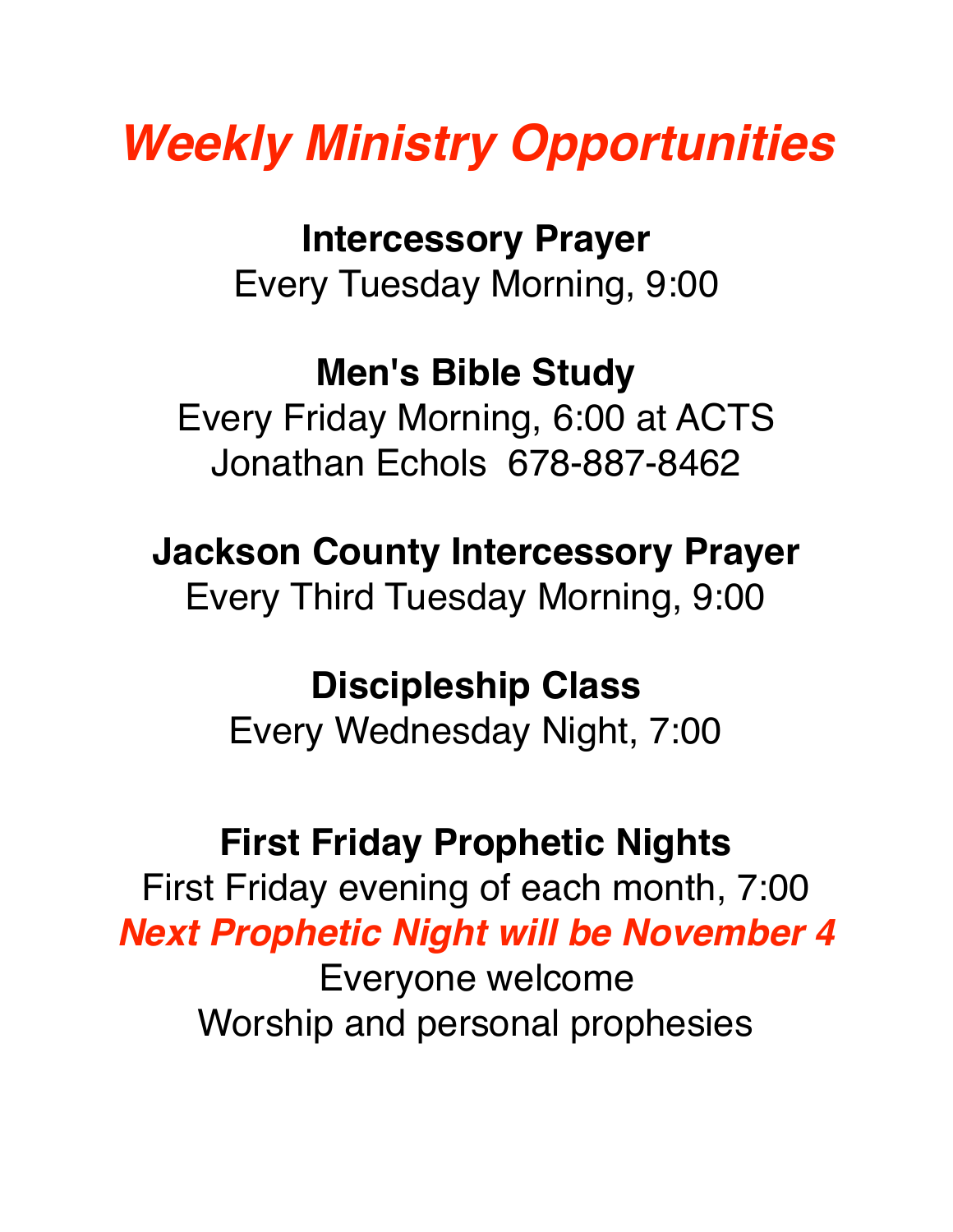**Saturday Night Soaking** Last Saturday Night Each Month, 7:00

*Next Soaking Night will be on October 29*

#### *Want to be involved in some other way? Here's some great ways you can help!*

We always need volunteers in Children's Church and Nursery. For more information about how you can be involved, call Ashley Speir (706)621-1332 or Lisa Hays (770)882-1658

We also need help with custodial duties... Do you have any idea what an honor it is to be a custodian in the House of God? It is a priestly duty! If you want to be involved, contact Michael Toney 770-868 -7883

**Want to Order a CD?**